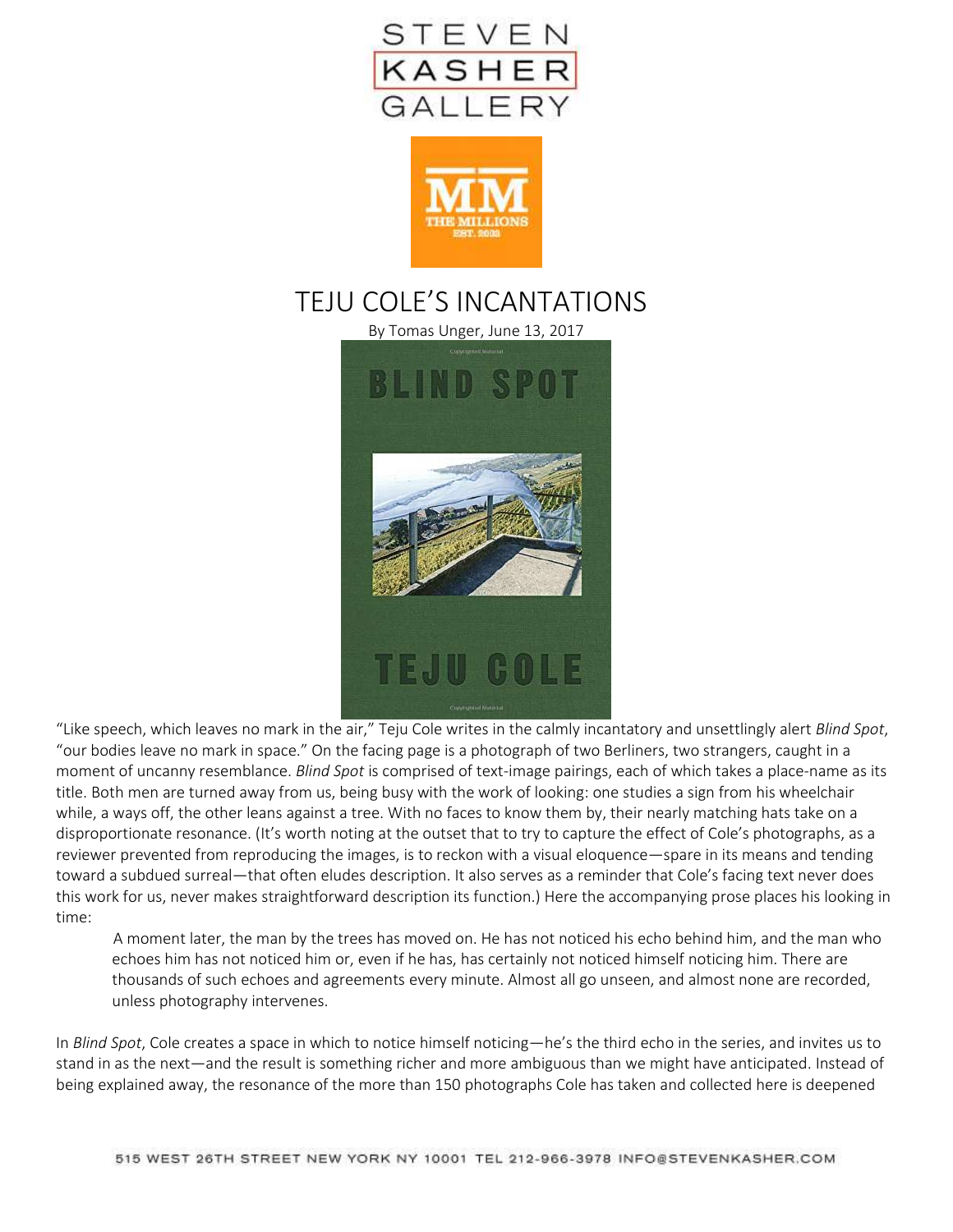

for being met with such sustained and lyrical textual scrutiny, with the free forays of his capacious mind—one that's often unconsoled but never merely disenchanted.

Cole, a novelist and essayist—and, as we see here, photographer—who writes a column on photography for The New York Times Magazine, garnered a great deal of admiration for Open City, a novel that takes after W.G. Sebald in the way it makes its protagonist not, finally, a young psychiatrist named Julius but instead the solitary consciousness he's possessed by, subject to the laws of dream and memory, capable of being swept up on "aimless walks" by all sorts of unsuspected associations, echoes, agreements. In this way, Julius's inwardness both enforces his separation from the world and ties him to it. More than a few passages in Open City would be perfectly at home if set beside an image in *Blind Spot*. The reverse is true too: It might have been Julius who said to us, as Cole does in a memorable and almost definitive aside, "I've been walking for hours. I'm lost as usual in the precincts that others call home."

Here, for instance, is Julius thinking back on his father's burial—or, more precisely, taking up the way time has transformed its meaning, melding the original memory with other and later impressions, freighting this most personal of associations with a significance that moves from the fixity of pain to something at once more encompassing and more emotionally uncertain:

I was on the 1 train on the way to work when it came to mind that he had been committed to earth for exactly eighteen years. In that time, I had complicated the memory of the day, not with other burials, of which I had attended only a few, but with depictions of burials—El Greco's Burial of the Count of Orgaz, Courbet's Burial at Ornans—so that the actual event had taken on the characteristics of those images, and in doing so had become faint and unreliable…Sometimes, in waking dreams, I imagined my father with coins on his eyes, and a solemn boatman collecting them from him, and granting him passage.

Those "coins on his eyes" hark back to an earlier passage in which Julius broods on a shipwreck of slaves, some of whose bodies were recovered with relics traditional to their countries of origin. He has come to know his father, in the long remembering, as someone marked intimately by the sweep of history—and, so too, as a presence impossible to disentangle from artworks that might seem alien to that history. So they multiply, the complicating pressures on memory. And if much of the pathos of this passage arises from a muted sense of misgiving at the way memory and imagination spiral out from—and threaten to attenuate—the personal, part of the originality and force of Cole's vision lies in its ultimate commitment to this same movement, its sense of the self as tending, in a rich indeterminacy, beyond the hard and fast dictates of biography.

The view is linked, in Cole's writing, to an abiding emphasis on the visual plane: we take the work of looking seriously when we realize how deeply formed we are by what we see; or, put a bit differently, how deeply our ways of seeing shape us. Cole was once a child preacher; now his faith, such as it is, rests in the ambiguous resonance of images which, in all their "radical equality," call us unwaveringly to the making of meanings:

## São Paulo

Years later, I lost faith. One form of binocular vision gave way to another. The world was now a series of interleaved apparitions. The thing was an image that could also bear an image. If one of the advantages of irreligion was an acceptance of others, that benefit was strangely echoed in the visual plane, which granted the things seen within the photographic rectangle a radical equality. This in part was why signs, pictures, ads, and murals came to mean so much: they were neither more nor less than the "real" elements by which they were framed. They were not to be excluded, nor were the spaces between things. "We see the world": this simple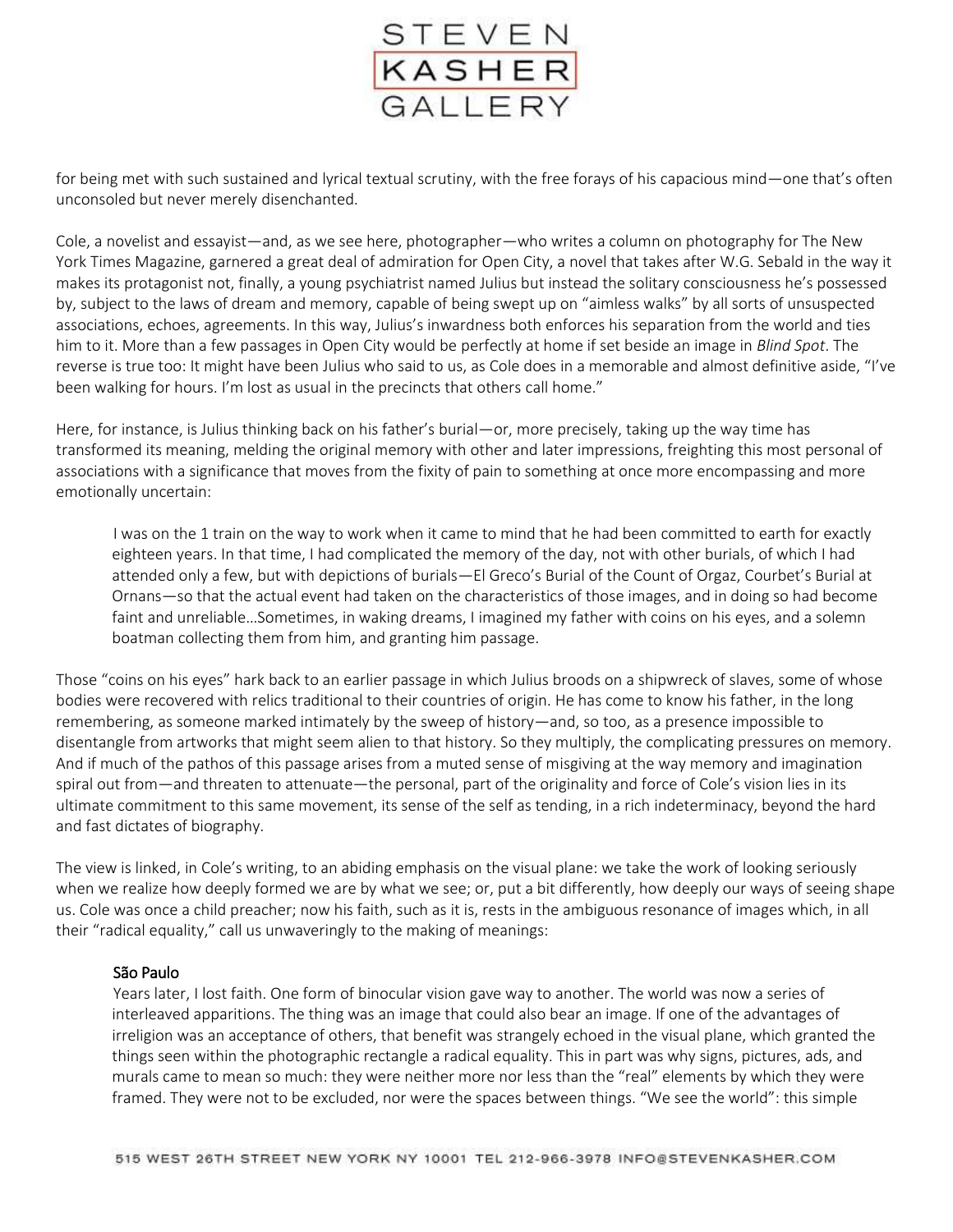

statement becomes (Merleau-Ponty has also noted this) a tangled tree of meanings. Which world? See how? We who? Once absolute faith is no longer possible, perception moves forward on a case by case basis. The very contingency and brevity of vision become the long-sought miracle.

Cole works movingly in places to convey this brevity, and there are moments where the goal of the accompanying prose, it seems, is not to further cement the permanence of an image but instead to restore to us a fuller sense of the subject's precarious—so that much more miraculous—being in time. Here is Cole in an unabashedly faithful moment: there is only connection, sudden happiness of the man who looks up and finds, all unsuspecting, an echoing presence:

#### Old Goa

I swear he just suddenly appeared. The angel is the one who communicates between realms. Hermes, medium, channel between things, gatherer of potentials, the flow station of being. Is this Indra, who was as precocious as Hermes was, borne on the winds as Hermes was? Or is it Ganesh, messenger of the gods, opener of roads, first port of worshippers' call? Out in the sun that day, some kind of Catholic procession was going on, raucous around the old cathedral, but inside the café of the Datta Prasad Hotel, a hermetic air reigned. I raised my camera slowly. His glance took hold of me.

The glance we see, tellingly, is not the kind we'd immediately expect to take hold of somebody. It is shadowed in more than one sense. There's a surprising guardedness to the man's expression, for all the ease of his pose, a decided and stilldeciding inwardness. Cole's echo, in other words, doesn't simply sound the note of uncomplicated presence: he's not entirely "in the moment," to take up the truism, nor of it. He's both there and elsewhere—a reminder that when we look out on the world we do so not just with the eye but with the whole mind. If this imposes a certain distance between us and what we see, it also heightens the possibility of human connection, since the mind's entry allows for the act of association, that essential human art of drawing connections between things, of more deeply seeing what's before you by following it out to what isn't. Here is Cole in two places at once, in a single moment of vision:

#### Bombay

"In a dark time, the eye begins to see." Quite by chance, while I was taking a photograph of the one-eyed car in Zürich—late afternoon, and the sun was going from the streets—I heard a friend's voice behind me. "Was machst du denn da?" She laughed. I turned around and saw in her eyes a gale force grief, for her mother had only just died the previous week.

Cole has found himself in a row of stalled Bombay cabs, and a passenger in the next car but one has turned to look at him with an intensity that is as hard to ignore as it is to account for. There's something staggering about the way text and image come together here to hit on a truth slantly, accumulating force by a shared indirection, looking head-on by looking away. We have to picture that "gale force grief," and we see it more terribly for Cole's not placing it before us. Part of what this pairing does so successfully is to meet us with a double sense of dislocation: that of Cole seeing past his friend's casual laughter in Switzerland to something not spoken; and now, in putting the book together—its associations mimicking the work of memory—bearing us on to this man returning his glance in Bombay. The man is very conspicuously at a remove—the frames of four taxi windows come between him and Cole—and yet this framing has the effect of intensifying the instant's exchange. Such is the sense of heightened concentration, of a zeroing-in, that it's easy to miss a passenger bent over in the middle cab. To spot him is to inhabit even more fully a space of belated recognition, to live out Cole's moment—on that street in Switzerland, taking a photograph other than the one we see—of awful clarity.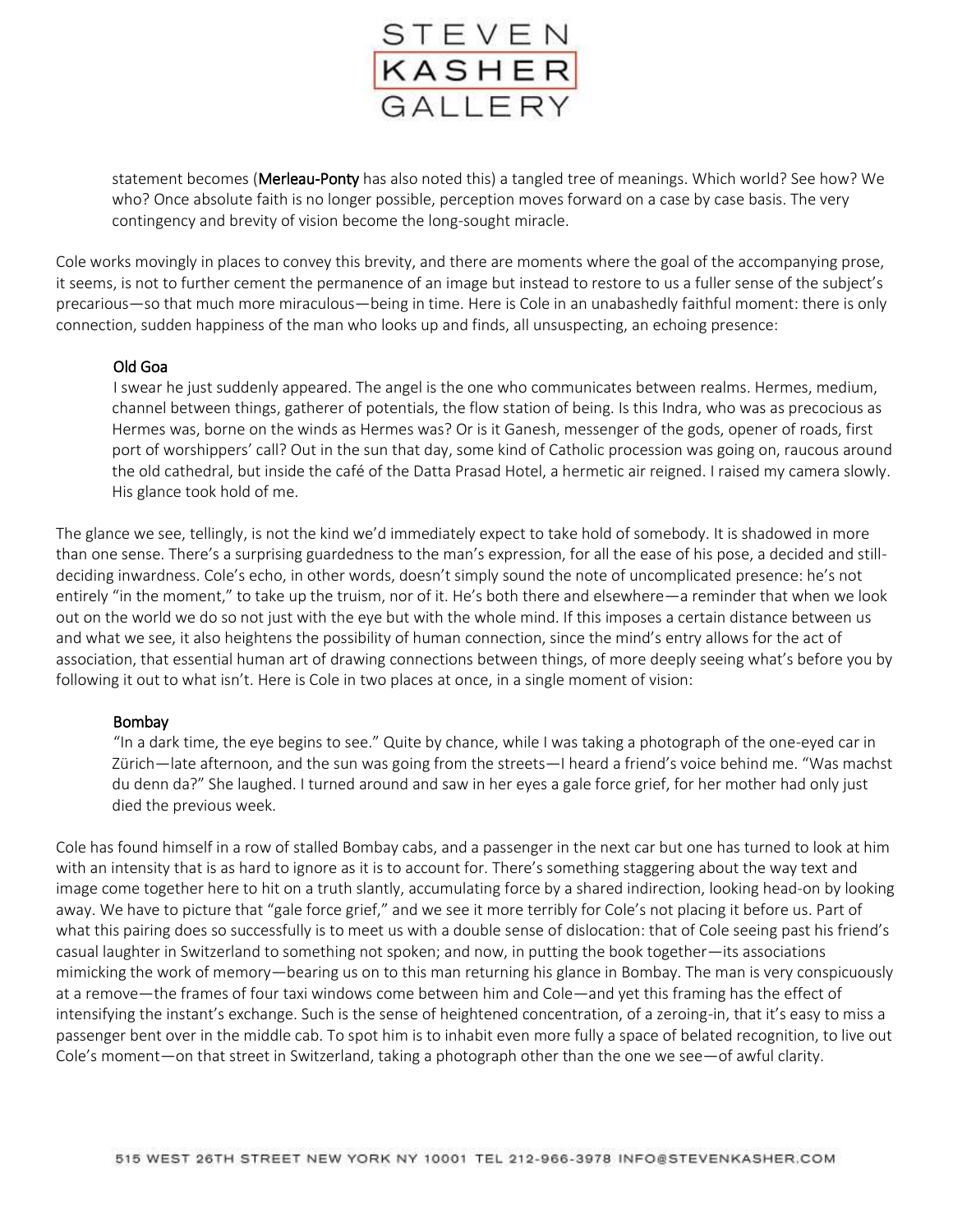

It's a clarity that leaves Cole wary of a certain easy sort of beauty, even as he lets us feel its lure. Sometimes his text works to subvert the silent impress of an image. By way of the minute detail or great vista, history is always entering in. Next to a commanding mountainside scene, he sets this:

## Vals

Windless day. Optical bliss. Many years later, and only in the current century, the government agreed to a fund out of which they would be paid, these now grown children who had been taken from their families, tens of thousands of them, and placed as slave labor in farms all around the country, the Verdingkinder as they are known, the contract children, back when Switzerland was not as rich as it now is. The fund was about half a billion francs. What it could not salve was the memories for these children of unmarried mothers, these gypsy children, these poor children: the angry shouts, the cold nights that cut like a blade, the hatred we naturally bear toward the weak and helpless, the terror of the long days in those mountains with their rough stones and vertiginousness and mocking beauty.

There's a tragic strain in Cole's vision, and you feel its full measure in the shock of that last pronoun—"the hatred we naturally bear toward the weak and helpless"—which acknowledges this thing of darkness as our own. And still the lyric accumulations of the last sentence ("the angry shouts, the cold nights") work toward a different kind of identification, one with the children in question. It is borne of a bracing compassion. Elsewhere Cole offers a memorable definition of man as "the animal that can mourn strangers." It's a capacity on display in a lovely elegy-in-miniature, one that shows the suggestive power of Cole's eye as well his deep trust in what he calls "the common":

#### Rhinecliff

He was frail when I last saw him read. This was in 2010, some years after the stroke. I don't remember if he had trouble walking then, but we thought of mobility because he read from "Miracle":

Not the one who takes up his bed and walks

But the ones who have known him all along

And carry him in—

There was always bipedal grace in his poetry, the this helping the that, a forward motion. Years later his loss left me tottering.

What do we see? A couple pipes standing in for the great poet. I think Seamus Heaney, he of "A Stove Lid for W.H. Auden," would have appreciated the gesture. To be surprised and moved by the association is to be reminded that what the imagination sees is truth too. Projection is not simply error. Who but Cole would look closely at a handful of metal fold-up chairs and, without moving his eye, come away with an urgent commentary on Black Lives Matter:

## Brooklyn

Something in the middle of a group of five. Something on the periphery: something first, something last. Something squeezed. Something brown. Something made of metal but susceptible to injury. Something designed for some other purpose. Something on the street. Something held up by others in its group. Something under pressure. Something exerting pressure. Something seen on the way to a rally in the time of Black Lives Matter.

These are acute acts of perception, and it may be worth applying scrutiny to Cole's way of defining his project negatively, what with its title: he's interested, he says, in the limits of vision (in much the same way, he has remarked that Open City "is in part an examination of the limits of sensitivity and of knowledge"). It's a preoccupation whose urgency can be grounded partly in biography: as Cole has movingly described in an essay that takes the same title, and as he touches on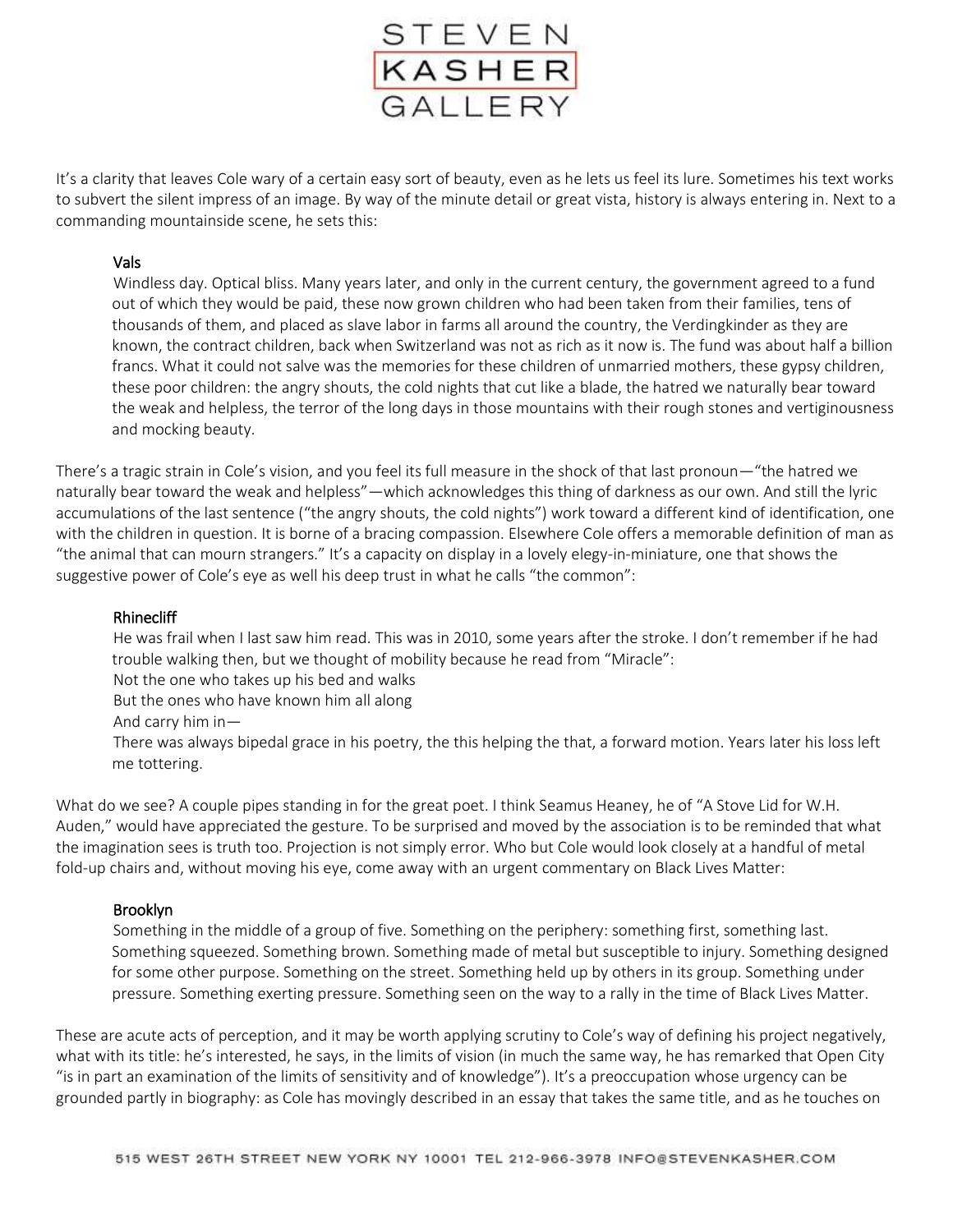

several times here, he has suffered from poor vision his whole life. Quite apart from this, he woke up one day with no sight in his left eye and little in the right, and was ultimately diagnosed with a condition his doctor translates as "big blind spot syndrome"—its cause unknown, transitory but subject to return. Following this unsettling experience, Cole says, "the looking changed." And though in *Blind Spot* he stays true to the ambition at a higher scrutiny, striving in passage after passage to "look through the skin of the photograph" for what is left out, to remain in the presence of his patiently accruing acts of attention is to realize that this is finally a constructive project, one animated not only by an ethic of alertness but by a kind of saving enchantment. Here and there Cole takes a photograph of a photograph, and the result persuades you of just that "radical equality" he remarks on. He finds a way of apprehending an artwork, of transparently situating it in place and time, that manages to leave intact its essential mystery:

## Copenhagen

"They came to the other side of the sea, to the country of the Gerasenes. And when he had stepped out of the boat, immediately a man out of the tombs with an unclean spirit met him….Then Jesus asked him, 'What is your name?' He replied, 'My name is Legion; for we are many.'"

At the Ny Carlsberg Glyptothek in Copenhagen is a photograph of a Catholic procession in rural Southern Italy. Next to it is a high marble relief of a Roman ritual procession from around the time of the Ara Pacis. It depicts a number of women in profile. Between the relief sculpture and the photograph is the museum's russet wall, split so that which section is in front and which is behind is hard to read. The relief sculpture looks in fact like a photograph of a sculpture, and is difficult to resolve into its three-dimensional form. The women from 1 b.c.e. are on the verge of crossing the red sea and joining their distant Italian daughters and sons.

The facing photograph gives lovely life to this impression. Participants in the less ancient procession, captured in a photograph within the photograph, fix their eyes on us; the women of the Roman sculpture, set in profile, watch them in turn. An intervening sliver of wall does little to diminish the sense of a real looking, an achieved crossing—such is the charged space Cole has patiently created for us, image by image and passage by passage.

*Blind Spot* is a book composed of such crossings, or the hope of such crossings. Cole says what he values is not the shock of the new but "the shock of familiarity, the impossibility of exact repetition." Following his mind's maneuverings, you grow newly sensitive to the superabundance of ordinary transformations that life presents us with. One image enriches, both leans toward and tenses against, another; quietly, somehow, things cohere. In one memorable sequence, a spectator approaches a sculpture in a Chicago museum in more than one sense, the man bowing his head to read a placard and, in so doing, assuming the pose of the sculpted child; both are then lent a probingly unlikely evocation on the following page, in the form of a man in a gray hoodie using a New York payphone; all these are then recalled by an angled lampshade in distant Tivoli.

Such correspondences often strike us over the space of many pages. In its very structure, *Blind Spot* argues intimately for the capacity of each thing to illuminate, and find itself, in another. And still there are limits Cole remains alert to: grounding experiences that cannot be shared, gulfs he knows knowledge cannot cross. In the end, his close looking and thinking open out on the basic enigma of being. The following passage might have been lived or imagined: it is an existential mystery in miniature, prosaic in its details but imbued with a sense of the uncanny. We are left with a question whose only (and resonant) answer is its own inexact repetition. At the same time, we come away with one photograph, and another (or how many more) that could not quite be taken:

## Qadisha Valley